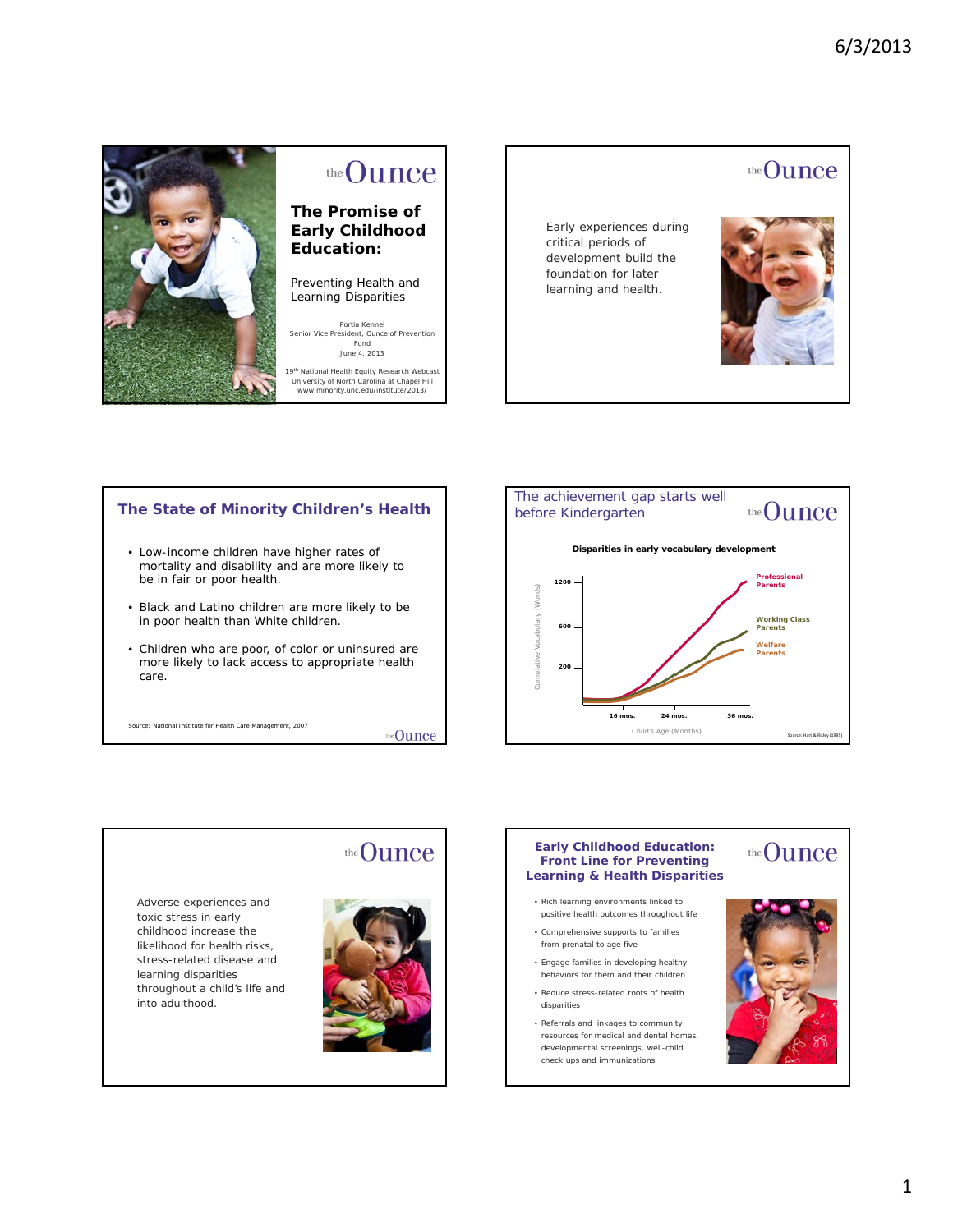#### Educare Learning Network the **Ounce** Vision Statement

The Educare Learning Network will demonstrate that research-based early childhood education prevents the persistent achievement gap for our nation's most at-risk young children. The Network's evidence, practice expertise, and dynamic partnerships will help ensure that all children and families, especially those at greatest risk, will have access to effective early learning, and that the first five years will be an integral part of the nation's education system.

#### the **Ounce 13 Core Features of the Educare Model**

- 
- Provide full-day, full-year services Use data collection and analysis to drive quality and ensure student success
- Maintain Small Class Size & High Staff/Child Ratios •  $3:8$  for 0-3  $\cdot$  3:17 for 3-5
- Maintain High Staff Qualifications & Intensive Staff Development
- 
- Provide Continuity of Care to help children develop secure relationships On-site Family Support & Strong Parent Engagement
- Implement Reflective Practice & Supervision
- Interdisciplinary Work
- Language & Literacy Social and Emotional Development
- 
- 
- Numeracy & Problem-Solving Integrating the Arts Start Early: Emphasize Prenatal Services



#### **Framework for the Core Features**

- Data Utilization
- Embedded Professional Development
- High Quality Teaching **Practices**
- Intensive Family Engagement
- Dosage: Duration and Intensity



the Ounce



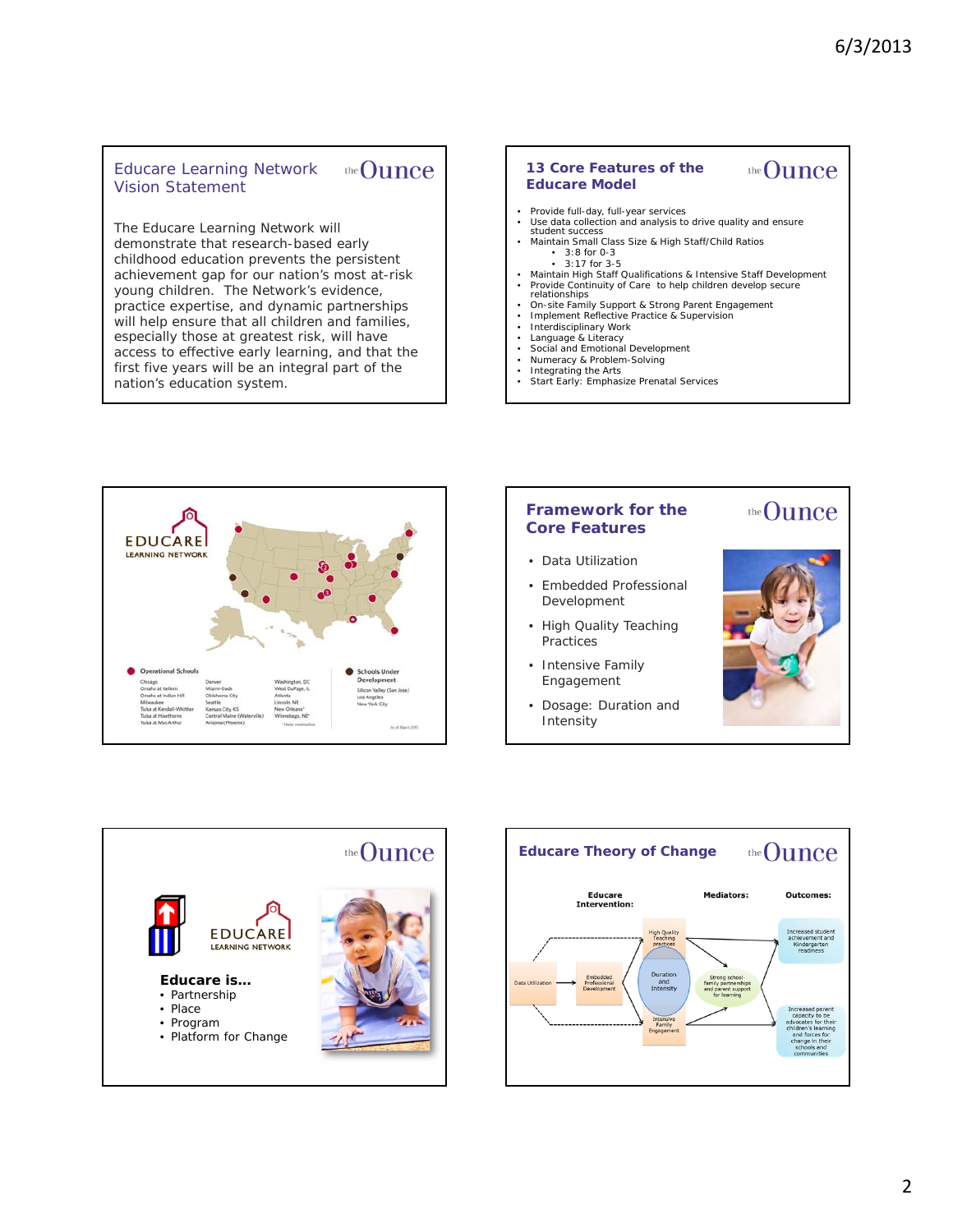

### **Educare Parent Demographic Characteristics (2011–12)**

- Similar to Head Start nationally (using FACES data for comparison)
- Primary caregiver: 92% Mom; 3% Dad; 3% Grandma
- 20% of moms were teens when child was born
- 48% are a single parent
- 66% were born in the U.S.







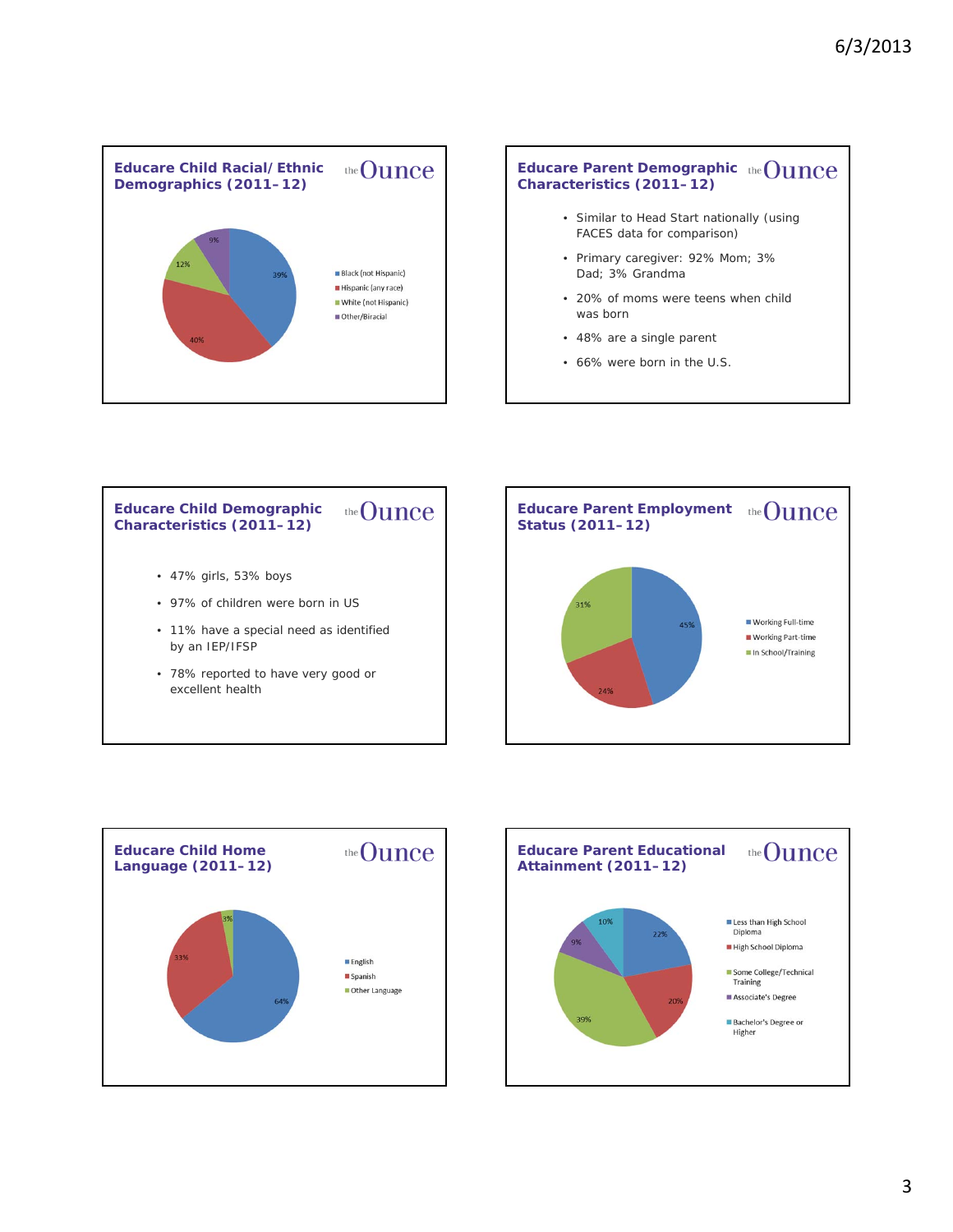#### **Serious Life Events & Risk**  the **Ounce Factors (2011–12)**

- Substantial change in income 38.6%
- Major change in living conditions 31.9%
- Change in primary caregiver's work 29.1%
- Separate from partner 22.5%
- Family member incarcerated 15.3%
- Death of someone important in child's life 13.5%
- Family member had serious illness 12.5%
- Family member victim of violent crime 6.3%
- Child was witness to domestic violence 5.1%
- Lived with someone with alcohol/drug problem 4.9%
- Parent screen positive for depression 18%
- Sometimes or often worry about food running out 39%

**School Readiness: Early Entry Matters** Educare children emerge prepared for Kindergarten English (n=749) Dual Language Learners (n=387) **105 National Mean 100 =100 95 90** 98.5 98.1 94.8 96.8 94.7 95.2 **85** 94.7 93.6 91.3 88.5 87.8 **80 75** All Age 1 Age 2 Age 3 English Bracken scores of kindergarten-bound children, by age of entry into Educare (all sites), 2007-11 the Ounce

#### **How Educare Schools Promote Health & Learning**

#### • Head Start Standards

- Partnerships with community health providers
- Medical home – Developmental screenings
- Immunizations
- Well-Child check ups
- Connections to WIC/SNAP supports
- Access to and provide child & family mental health services
- Screening, access and referral for disability services
- Health clinics at Educare Schools in Arizona, Kansas City and Milwaukee
- Parent classes on nutrition, healthy cooking and exercise
- Parent-child activities focused on health & nutrition

# the Ounce

#### **Long-term Health Outcomes of Early Childhood Intervention**

#### **Abecedarian Study**

- Better health outcomes in adulthood
- Healthier lifestyle behaviors in adulthood



#### **Educare: Demonstrating Results**

- School Readiness
- Language/Vocabulary
- Social and Emotional Skills
- Classroom Quality



the Ounce

### **Call to Action**

- High quality early childhood programs can prevent learning disparities and promote better health outcomes in adulthood
- Start early with prenatal care for mothers and high quality programs for children beginning at birth
- Invest in innovative health and nutrition services for early childhood programs
- Build and maintain community partnerships that support children's health and learning
- Increase coordination between early childhood and health care systems



the Ounce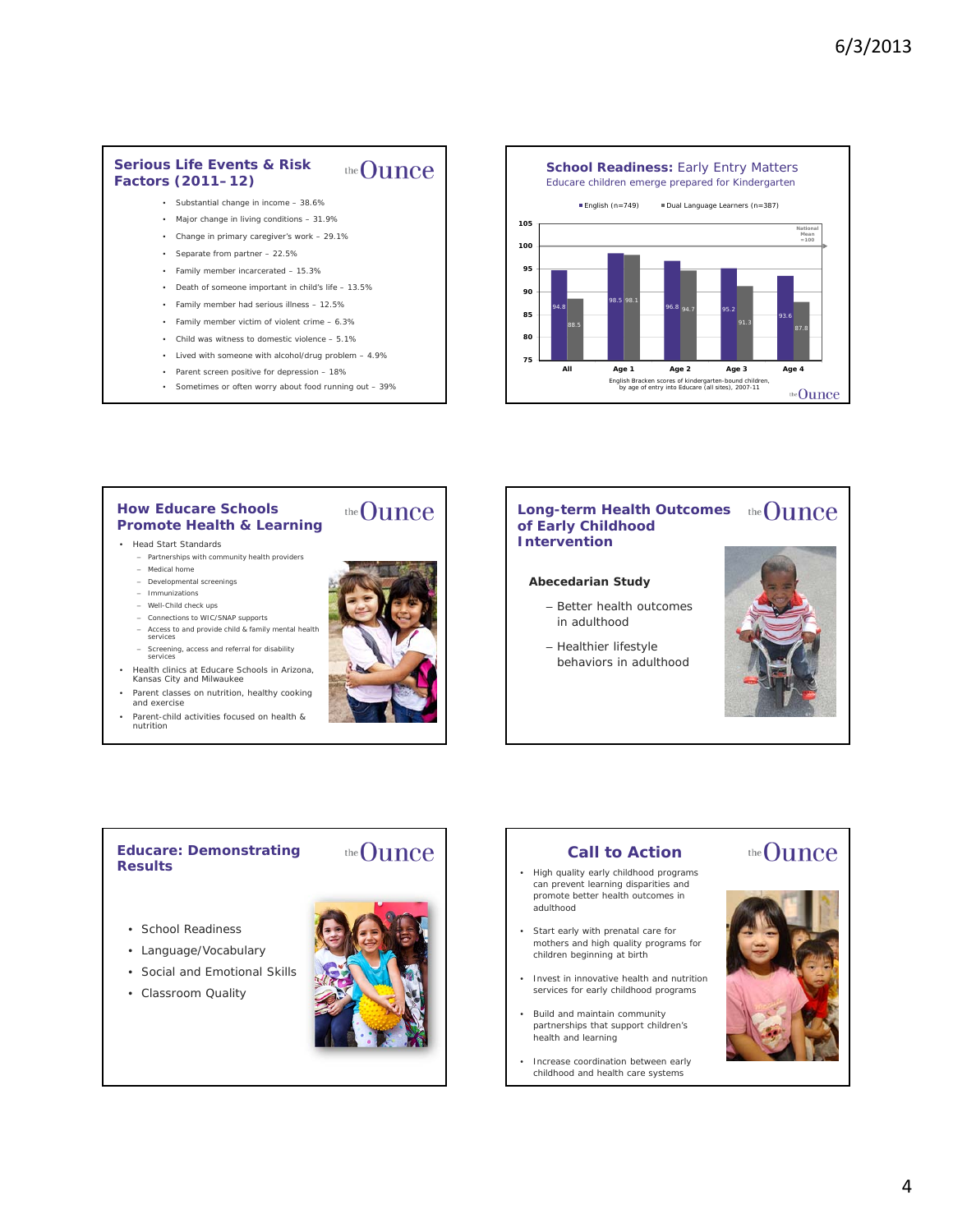







# Full Day, Full Year

- Birth to Five--Start Early
- Dosage/Sustaining Gains
- Meet the needs of families who are working or in school
- Typical hours of operation: 7am-6pm
- Importance of Early Entry



#### ∫ो Maintain High Staff Qualifications & **EDUCARE** Intensive Staff Development • In each classroom:

- Teacher
	- Assistant Teacher
	- Teacher Aide
- Family Support Supervisor & Family Support Specialists
- All staff have individual professional development plans & is a priority for the program
- Variety of partnerships to enhance PD offerings

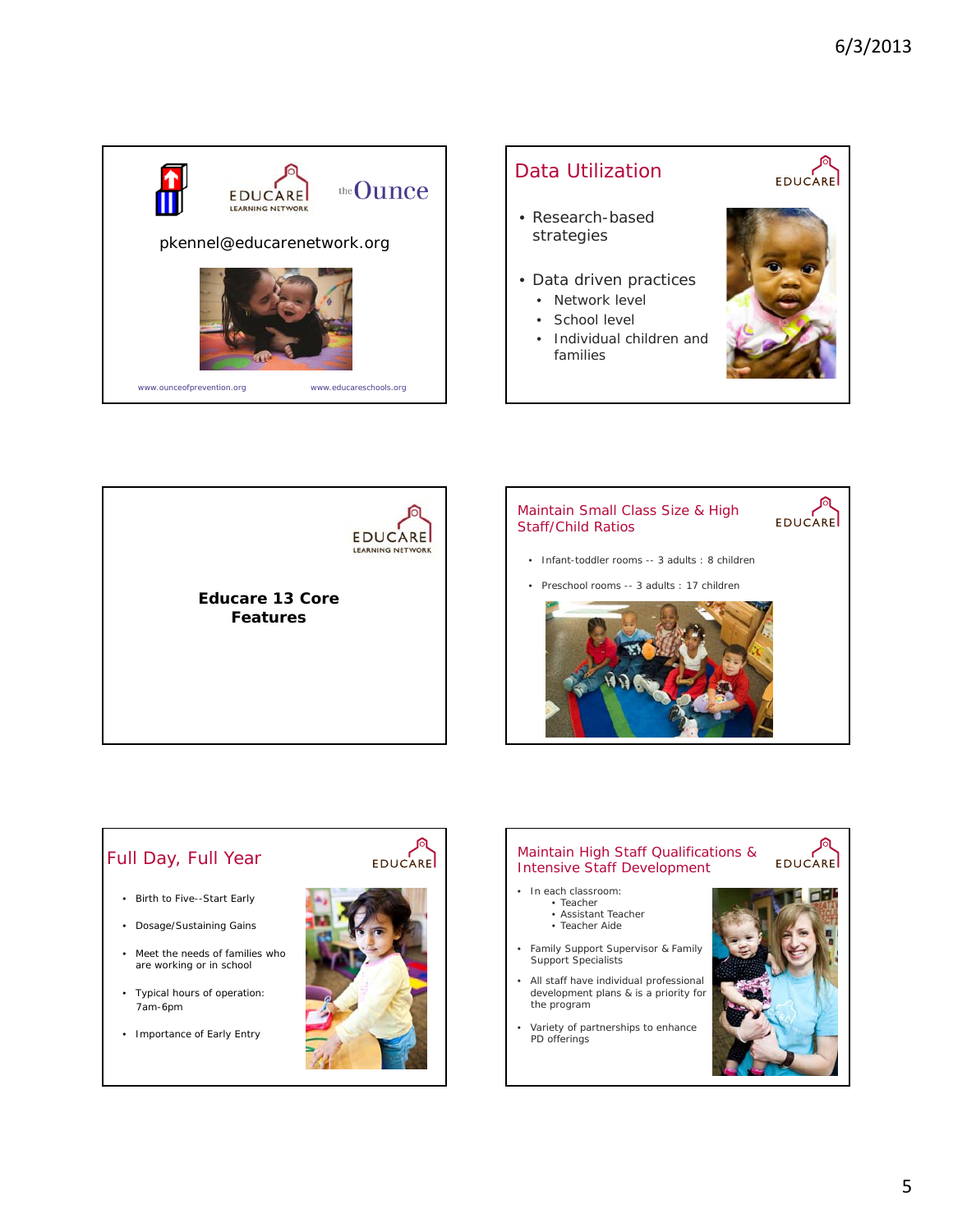#### Provide Continuity of Care to Help Children Develop Secure Relationships

Children remain with same teaching team:

- From entry until transition to 3-5 & from 3-5 until kindergarten
- Same Age or Mixed Age
- Primary Caregiving



**EDUCARE** 

## Interdisciplinary Work

- Seeing the child in the context of family through a collaborative process
- Strategies for staff to understand the importance of multiple perspectives
- An interdisciplinary team conducts Family/Child Reviews (FCRs) regularly in order to discuss & understand each child in context of family & community
- Use of specialized, integrated consultants

Language & Literacy • Focus on oral language

development



**EDUCARE** 

#### On-site Family Support & Strong Parent Engagement

Family support staff have a specific & intentional role in supporting 3 overarching principles:



EDUCARE

- 1. The parent-child relationship 2. The parent's role in their
- child's development, health, & learning
- 3. The parent's role in their child's school experiences

# • Focus on children as readers and authors • Print-rich environment • Intentional use of the focused teaching cycle

### Reflective Practice & **Supervision**



- Reflective Practice as an organizational model
- Program design & management support the integration of reflective practice & supervision throughout Educare
- Supervisors have no more than 6 supervisees
- Regular Individual and Group Reflective Supervision

# Social and Emotional Development



# **EDUCARE**

- Focus on Relationships
- Social, Emotional and Executive Function skills taught
- Supporting Transitions into, within, and out of Educare
- Proactive and positive child guidance
- Integration of Mental Health Consultation